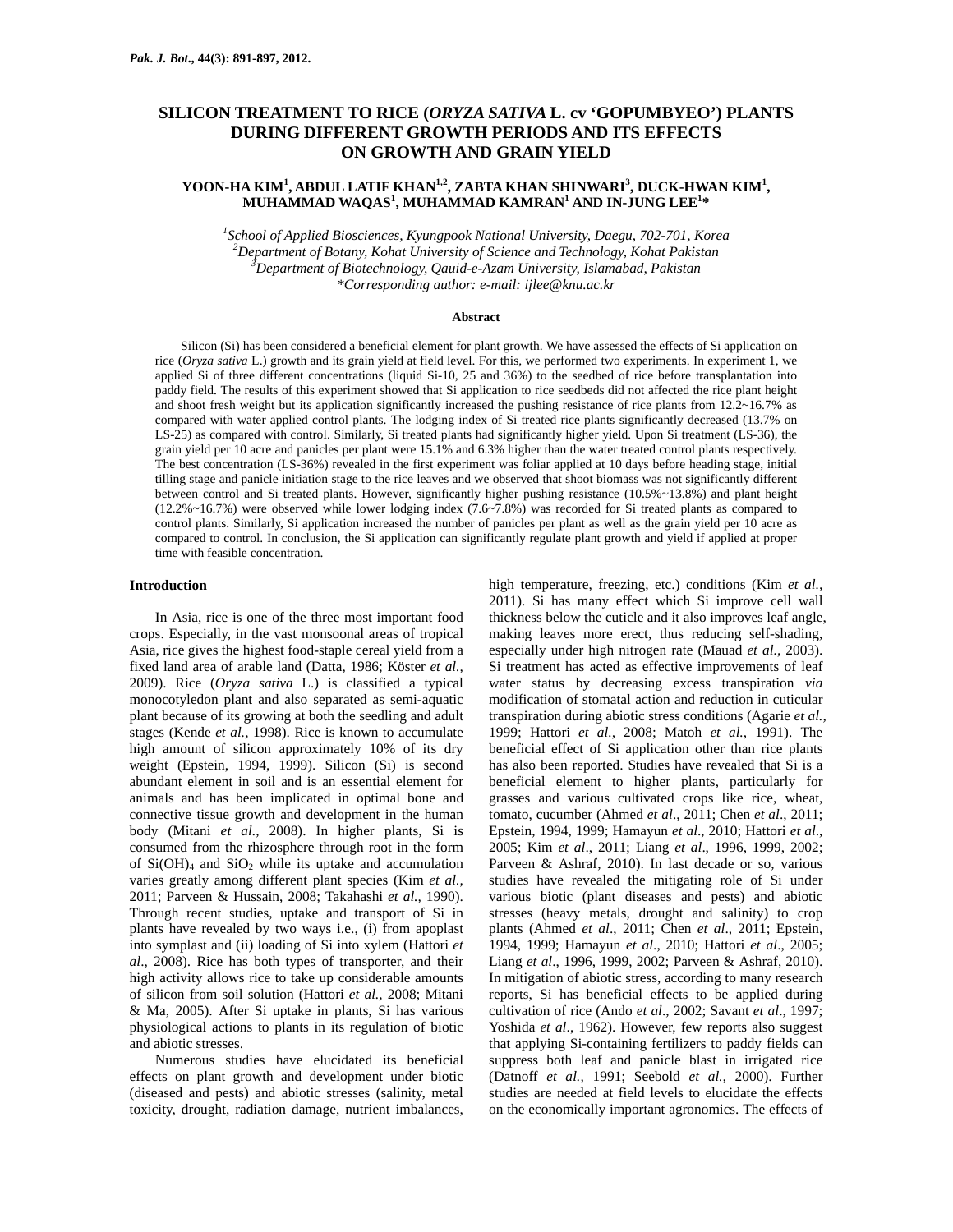different concentration of Si application to seedbeds and different rice growth stages and grain yield components have not been well understood and sparsely investigated (Nwugo & Huerta, 2008). In the present study, we aimed to assess the effect of different Si application with different methods (seed bed and foliar) on the growth and yield of rice plants.

## **Materials and Methods**

**Plant material and cultivation method:** Rice seeds (130 g/seedbed) sowed in a seedbed cover with nursery bed soil and grown in nursery for thirty days. Rice seeding was planted to paddy field in Gun-wi (36° 06´ N, 128° 38´ E, altitude 129 m), Kyungsangbuk-do, Republic of Korea with the help of rice-planting machine on 11 June, 2009. In our research, chemical fertilizer N,  $P_2O_5$ , and K<sub>2</sub>O was applied as 90-45-57 kg/ha in paddy field before rice transplanting. N was applied three times during cultivation period (land preparation; 50%, tillering stage; 30%, panicle initiation stage; 20%). P<sub>2</sub>O<sub>5</sub> was applied as basal @ 45 kg/ha, and  $K<sub>2</sub>O$  was applied as 70%-0%-30% @ 57 kg/ha. The fertilizer application time of each stage was depending on rice growing and weather conditions.

**Si application concentration, method and time:** In the present study, we used three kinds of different Si viz., liquid Si  $10\%$  (LS  $10$ , SiO<sub>2</sub>  $10\%$ ), liquid Si  $25\%$  (LS  $25$ ,  $SiO<sub>2</sub> 25%$  and liquid Si 36% (LS 36, SiO<sub>2</sub> 16% + Calcium phosphate 20%). On the basis of these concentrations, we performed two different of experiments.

**Experiment 1:** LS 10, LS 25 and LS 36 were 10 fold dilutions (100 ml/1 L) using sprayer. Si treated to each of 10 rice seedbeds on rice transplanting date (11 June, 2009). Rice seeding treated with Si was planted by 6 row rice-planting machine as shown in Fig. 1A.

**Experiment 2:** On the transplanting date (11 June, 2009), Si was not treated to seedbed and rice seeding transplant to paddy field by a rice-planting machine. Through the experiment 1, a suitable Si application concentration (LS 36) to plant growth characteristics and yield component was revealed. We used LS 36 treatment as 500 fold dilutions (2 ml/1L) in experiment 2. Si (LS 36) was treated to leaf of growing rice at different growth stages such as initial tilling stage (IS; 10 July, 2009), panicle initiation stage (PS; 28 July, 2009) and 10 days before heading stage (10 BHS; 13 August, 2009) (Fig. 1B).



Fig. 1. Shows the field layout of the experiment. Dotted line shows the rice plants to be assessed for Si application and its effects on plant growth characteristics and grain yield. Each row is individual rice planting area. (A) Si of different concentration applied to the rice plant in seed bed stage. Three Si concentrations were used. LS-10 is liquid Si 10%; LS-25 is liquid Si 25%; LS-36 is liquid Si 36% with Calcium phosphate. (B) Shows the LS-36 applied to rice plants at different stages of the rice growth viz. initial tilling stage (IS), panicle initiation stage (PS) and 10 days before heading stage (10 BHS).

## **Survey of growth characteristics, lodging index and grain quantity data**

**Experiment 1:** After Si application to seedbed on rice transplanting date, concerning the lodging index and growth characteristics data were surveyed on 20 days after heading date (18 September, 2009) through harvesting in each treatment of 20 samples. Determination of lodging index was used by Force gauge (AD-4932A-59N,  $\widehat{A \& D}$ , Japan) from  $3^{rd}$  internodes of rice. Rice grain quantity-related data like spikelet panicle number per square meter, number per panicle, ripened grains rate, 1,000 grain weight and yield in rice per 10a surveyed on 50 days after heading date (18 October, 2009).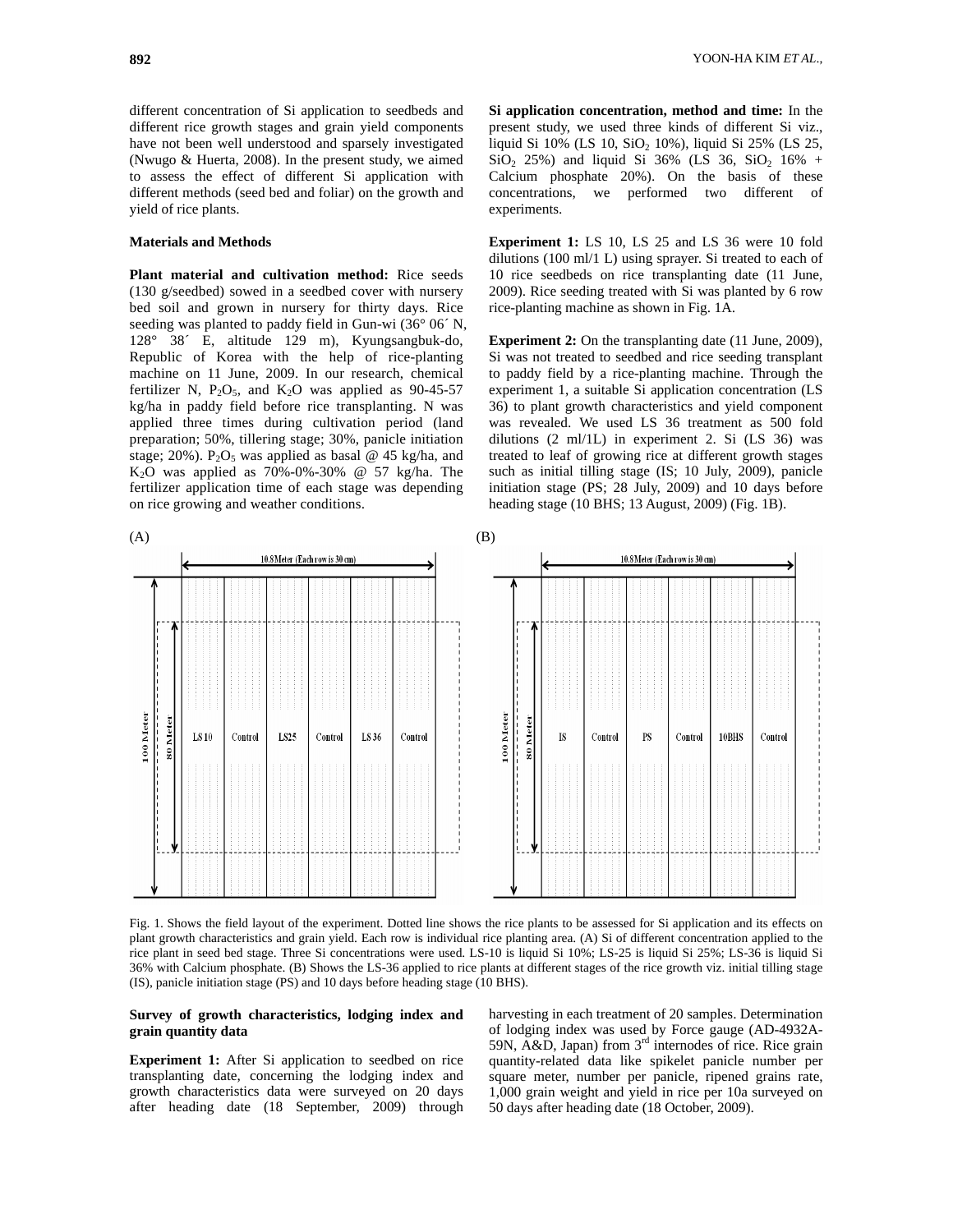**Experiment 2:** Rice growth characteristics data, lodging index data and grain quantity-related data were measured on same period as equal methods in mentioned at experiment 1.

**Climate data collection:** During cultivation period, weather data (minimum, maximum and average of temperature and relative humidity) is showed in Table 1. All the data was collected by datalog (MicroLogPRO EC750, Fourier Systems Ltd. USA). During the experiments, we couldn't find any specific difference about temperature, relative humidity and total rainfall (Table 1).

**Statistical analysis:** Duncan Multiple Range Test (DMRT) was carried out to determine whether significant (*p<*0.05) differences occurred between individual treatments. To analyze the data SAS version 9.1 (SPSS Inc) was used.

### **Results**

**Experiment 1:** After Si application to the rice during growth in seed bed, the plant height and shoot fresh weight data was recorded and shown in Fig. 2. Rice plant height data showed that the plant height of control,  $\overline{LS}$  10, LS 25 and LS 36 were 94.4, 92.1, 90.5 and 93.3 cm respectively. Though the rice plant height was slightly lower than control plants however, this was not significantly different between control and Si applied plants. A similar effect was also observed for the shoot fresh weight. The shoot biomass of Si treated rice plants was significantly not different than the control plants. The shoot fresh weight after Si treated to seedbeds was ranging from 10.0 g~10.3 (Fig. 2).

Pushing resistance and lodging index after Si treatments to rice seedbeds before rice transplanting date shown in Fig. 3. In the control, pushing resistance was 900 g/plant while the pushing resistance of Si treated plants was 1010~1050 g/plant. Thus, Si application to rice seedbeds before rice transplanting date significantly increased the pushing resistance from 12.2 to 16.7% as compared to control plants. Among Si treatments, pushing resistance was significantly increased upon LS25 treatment than LS10 and LS 36 (Fig. 3A). Lodging index, on the other hand, was significantly decreased upon Si treatments to rice seedbeds before as compared with control. It decreased approximately13.7% in LS 25 as compared to control and lodging index in the different Si application concentration indicated that it has a little difference among Si treatment as from 89.7% to 93.1% however; these results were not significantly different among Si treatments as statistical analysis (Fig. 3B).

Si treated rice plants in seedbeds were transplanted to the paddy field and we recorded the grain yield and yield components of the rice (shown in Table 2). Panicles number per square meter before rice seeding transplanting showed 344.8~397.0 ea/plant upon Si treatments. Thus, LS10 and LS25 treatments were not significantly different than control while in the LS 36, panicles number per square meter was significantly different in comparison with control (Table 2). The Si treatments to rice seedbeds before rice seeding transplanting, value of spikelets per panicle, spikelet filling and grain weight per 1000 seeds revealed similarity among treatments. Grain yield (polished rice) per 10a recorded as 510.1~542.7 kg/10a, grain yield of LS10 and LS25 increased about 0.3% to 1.1% respectively however, statistically, these results were not different in comparison with control. Grain yield in LS36 also increased approximately 6.3% as comparison with control and it was significantly different (Table 2). To conclude, spikelets per panicle, spikelet filling and grain weight were regulated by Si application but value of panicles per square meter was considerably increased by Si application of the rice plants in seedbeds and hence the grain yield was increased (Table 2).

**Experiment 2:** Experiment 2 was conducted by using LS  $36$  (SiO<sub>2</sub> 16% + Calcium phosphate 20%) treatment to rice plant at initial tilling stage (IS; 10 July, 2009), panicle initiation stage (PS; 28 July, 2009) and 10 days before heading stage (10 BHS; 13 August, 2009). Plant height and shoot fresh weight was recorded and shown in Fig. 4. Shoot height was increased by different Si application during rice growth stages as compared with the control (Fig. 4A). In case of Si treatment (LS36), at PS and 10 BHS, the shoot height was significantly increased (7.6~7.8%) than control while upon Si application at IS, the height was not significantly different in comparison with control (Fig. 4A). Shoot fresh weight of rice was  $10.1 \sim 10.3$ g per plant. Contrarily, the shoot biomass was not significantly different upon all Si application during different rice growth stage (Fig. 4B).

**Table 1. Condition of weather during cultivation period of rice plant. All the data means were recorded on monthly basis.** 

| <b>Cultivation period</b> | <b>Weather conditions</b> |                |                |               |                       |  |
|---------------------------|---------------------------|----------------|----------------|---------------|-----------------------|--|
|                           | $T^{1)}$ (°C)             | $HT^{2)}$ (°C) | $LT^{3)}$ (°C) | $RH^{4)}$ (%) | $\text{TRF}^{5}$ (mm) |  |
| May                       | 18.0                      | 27.0           | 9.5            | 61.9          | 117.4                 |  |
| June                      | 22.2                      | 29.4           | 15.6           | 65.5          | 63.6                  |  |
| July                      | 24.1                      | 29.4           | 19.7           | 78.0          | 288.9                 |  |
| August                    | 24.1                      | 30.0           | 19.3           | 75.9          | 88.8                  |  |
| September                 | 20.4                      | 27.7           | 14.5           | 74.6          | 69.9                  |  |
| October                   | 13.2                      | 23.0           | 5.6            | 71.5          | 9.4                   |  |
| November                  | 6.1                       | 13.2           | 0.5            | 70.1          | 31.4                  |  |

<sup>1)</sup>T= Average temperature, <sup>2)</sup>HT= High temperature, <sup>3)</sup>LT= Low temperature, <sup>4)</sup>RH= Relative humidity, <sup>5)</sup>TRF= Total rainfall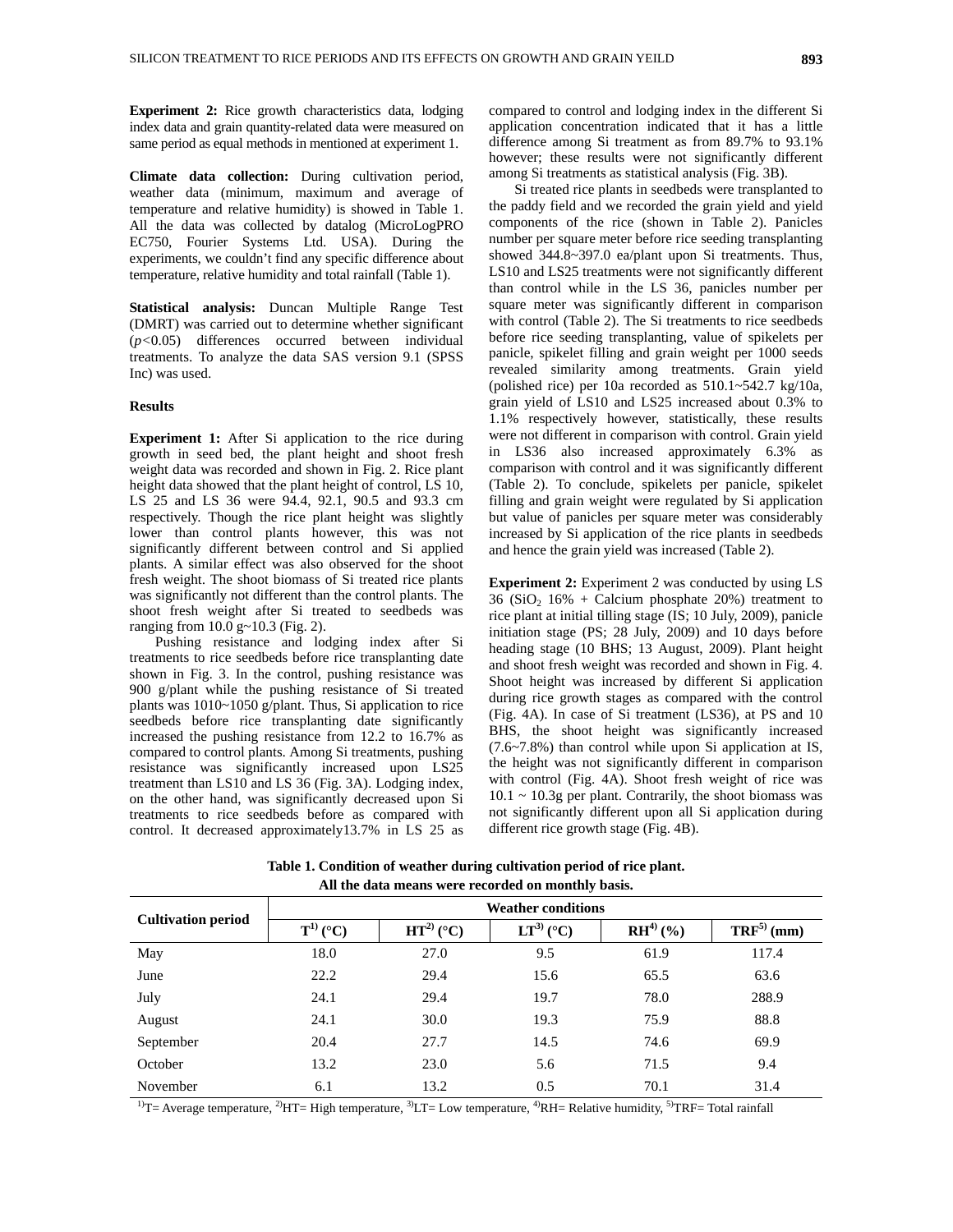

Fig. 2. Effect of different Si treatments concentration on plant height and shoot fresh weight of rice plants. Si treated to seeding seedbeds on rice transplanting date (11 June, 2009) and rice height and shoot fresh weight measured on 20 days after heading date (18 September, 2009). Error bars indicated standard error (*n*=20).



Fig. 3. Effect of different Si treatments concentration on plant height and shoot flesh weight of rice plant. Si treated to seeding seedbeds on rice transplanting date (11 June, 2009) and pushing resistance and lodging index measured on 50 days after heading date (18 October, 2009). Error bars indicated standard error (*n*=20).



Fig. 4. Effect of Si treatments in different rice growth stage on plant height and shoot flesh weight of rice plant. Si treated to plants leaf by high pressure sprayer. IS, PS and 10 BHS indicated the rice growth stage such as initial tilling stage (10 July, 2009), panicle initiation stage (28 July, 2009) and 10 days before heading stage (13 August, 2009) respectively. Rice plants height and shoot flesh weight measured on 20 days after heading date (18 September, 2009). Error bars indicated standard error (*n*=20).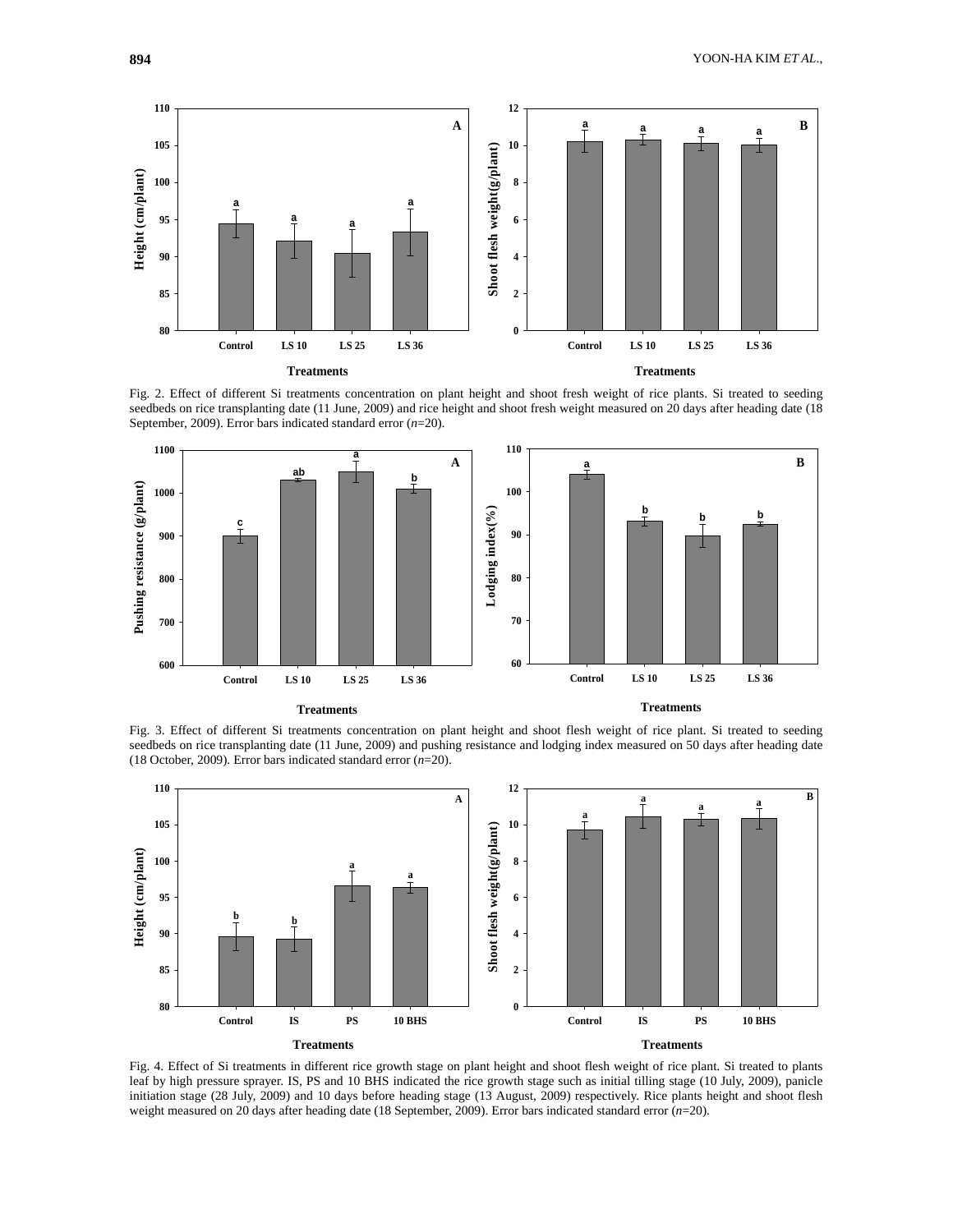|                   | Panicles/m <sup>2</sup> | Spikelets/panicle | <b>Spikelet filling</b> |                                          |                         |
|-------------------|-------------------------|-------------------|-------------------------|------------------------------------------|-------------------------|
| <b>Treatments</b> | (ea/plant)              | (ea/plant)        | $($ %)                  | Grain weight<br>$(g/1000 \text{ seeds})$ | Grain yield/10a<br>(kg) |
| Control           | $344.8 + 16.5h$         | $78.4 + 13.5a$    | $81.8 + 3.5a$           | $21.8 + 1.2a$                            | $510.1 + 18.9$          |
| LS 10             | $364.8 + 15.8$          | $80.1 + 7.8a$     | $82.5 + 4.1a$           | $21.4 + 0.7a$                            | $511.8 + 23.6b$         |
| LS 25             | $355.2 + 21.6$ h        | $77.3 + 9.6a$     | $82.9 + 3.3a$           | $21.6 + 1.8a$                            | $515.8 \pm 10.8$ b      |
| LS 36             | $397.0 + 9.7a$          | $76.9 + 10.4a$    | $82.1 + 3.7a$           | $21.4 + 1.7a$                            | $542.7 + 19.7a$         |

**Table 2. Effect of Si application to seedbeds on grain yield and yield components of rice.** 

LS 10=  $SiO_2$  10%; LS 25=  $SiO_2$  25%; LS 36=  $SiO_2$  16% + Calcium phosphate 20%

Mean  $\pm$  standard error ( $n=20$ ) and same letter in each column indicated insignificantly different at  $p<0.05\%$  by DMRT

Our results showed that pushing resistance and lodging index were found higher in Si-treated rice growth stage (Fig. 5). The effect of Si application to IS, PS and 10 BHS on pushing resistance were significantly different in comparison with control and among the Si treatments, pushing resistance showed difference between Si treatments. Pushing resistance reveled as 900 g/plant in control while, it was 1050 g/plant at IS, 1030 g/plant at PS and 1010 g/plant at 10 BHS. Thus, Si treated to IS, PS and 10 BHS increased about 12.2%~16.7% (Fig. 5A). Lodging index after Si application to different rice growth stage showed that Si-treated rice growth stage found lower than control. Especially, Lodging index was highly suppressed approximately 13.8% in the IS compare to control and it also suppressed from 10.5% to 11.1% in PS and 10 BHS comparison with control (Fig. 5B).



Fig. 5. Effect of Si treatments in different rice growth stage on pushing resistance and lodging index of rice plant. Si treated to plants leaf by high pressure sprayer. IS, PS and 10 BHS indicated the rice growth stage such as initial tilling stage (10 July, 2009), panicle initiation stage (28 July, 2009) and 10 days before heading stage (13 August, 2009) respectively. Rice plants height and shoot flesh weight measured on 20 days after heading date (18 September, 2009). Error bars indicated standard error (*n*=20).

Si treatments to different rice growth stages have increased the panicles per square meter and grain yield per 10a (Table 3). Especially, Si applications when it applied to PS stage of rice were most effectively acted at panicle per square meter and grain yield per 10a and also in the treatments when Si treated to IS and 10 BHS, panicles per square meter and grain yield per 10a were

slightly increased about 5.9%~6.3% in panicles per square and 6.8%~7.1% in grain yield per 10a compare to control (Table 3) however, spikelets per panicle, spikelet filling and 1,000 grain weight were not affected by Si application to IS, PS and 10 BHS in comparison with the control (Table 3).

|  | Table 3. Effect of Si treatments in different rice growth stage on grain yield and yield components of rice. |  |  |  |
|--|--------------------------------------------------------------------------------------------------------------|--|--|--|
|--|--------------------------------------------------------------------------------------------------------------|--|--|--|

| <b>Treatments</b> | Panicles/m <sup>2</sup><br>(ea/plant) | Spikelets/panicle<br>(ea/plant) | <b>Spikelet filling</b><br>$(\%)$ | Grain weight<br>$(g/1000 \text{ seeds})$ | Grain vield/10a<br>(kg) |
|-------------------|---------------------------------------|---------------------------------|-----------------------------------|------------------------------------------|-------------------------|
| Control           | $347.2 + 17.1c$                       | $78.4 + 9.7a$                   | $81.9 + 1.4a$                     | $21.2 + 1.3a$                            | $502.3 + 22.4c$         |
| <b>IS</b>         | $367.8 \pm 13.2b$                     | $80.2 + 6.8a$                   | $82.8 + 2.6a$                     | $21.5 + 0.8a$                            | $537.9 + 19.8h$         |
| <b>PS</b>         | $371.5 + 18.4a$                       | $81.7 \pm 10.2a$                | $83.4 + 3.6a$                     | $22.9 + 1.5a$                            | $559.2 + 13.1a$         |
| <b>10 BHS</b>     | $369.1 + 19.4b$                       | $79.7 + 9.2a$                   | $81.5 + 3.1a$                     | $21.7 + 2.0a$                            | $536.5 + 25.7b$         |

IS=Initial stage (10 July, 2009); PS=Panicle initiation stage (28 July, 2009); 10 BHS=10 days before heading stage (13 August, 2009). Mean ± standard error (n=20) and same letter in each column indicated insignificantly different at *p<0.05%* by DMRT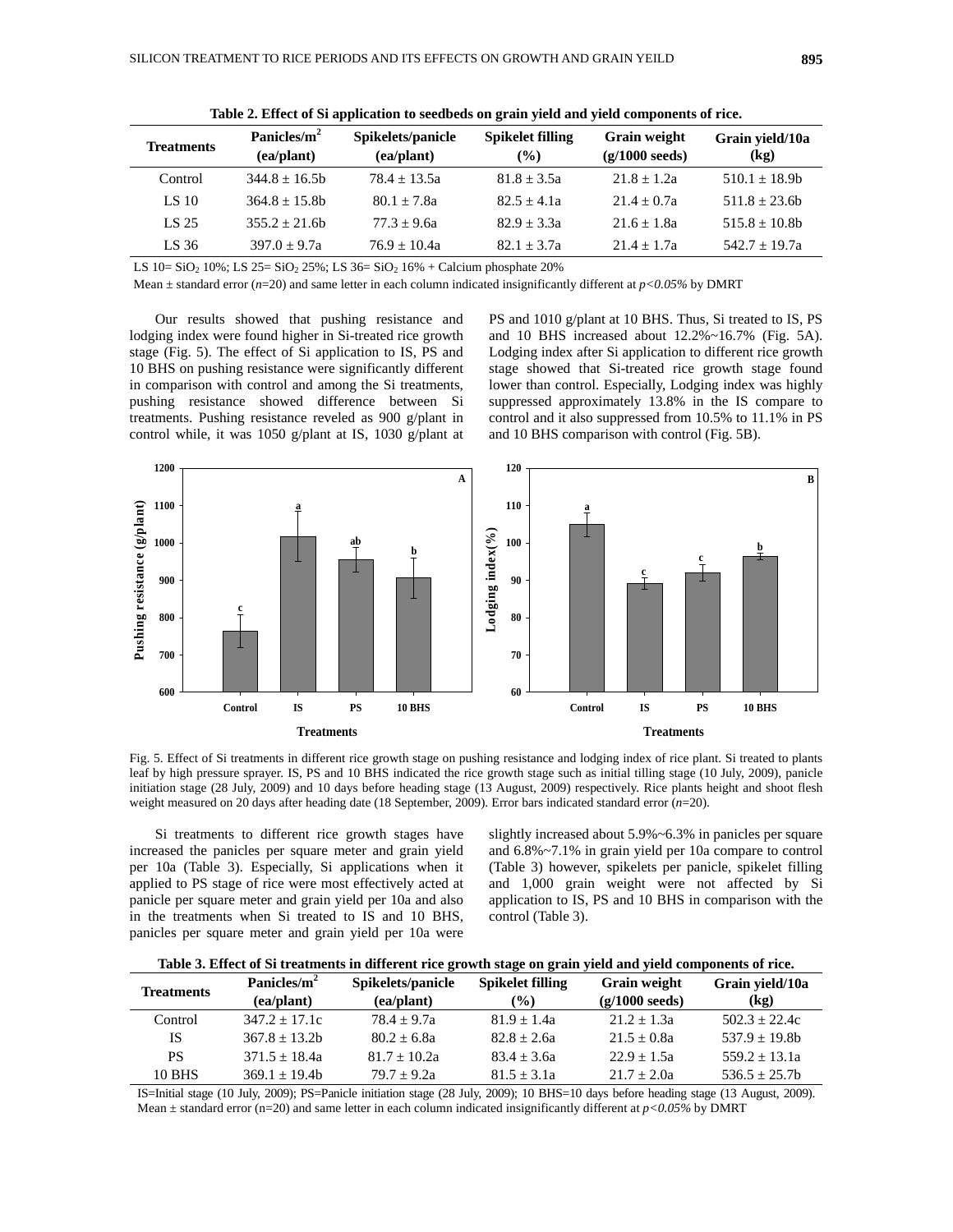## **Discussion**

The rice plant uptake the soil silicon along with the essential elements such as nitrogen, phosphorus and potassium. The endogenous Si has been known to improve the plant growth and mitigates environmental stresses (Epstein, 1999; Kim *et al.,* 2002; Ma *et al.,* 2001; Parveen & Hussain, 2008; Kim *et al*., 2011). These effects were confirmed through several previous studies (Ahmed *et al*., 2011; Chen *et al*., 2011; Epstein 1994, 1999; Hamayun *et al*., 2010; Hattori *et al*., 2005; Kim *et al*., 2011; Liang *et al*., 1996, 1999, 2002; Parveen & Ashraf 2010) which state that Si plays a favorable role in plant growth, mineral nutrition, mechanical strength, and resistance to fungal diseases. The physiological studies suggests that silicon increases defense response and cell silicification of rice leaves completely contribute to the silicon-induced rice resistance against disease and herbivore insect (Chen *et al.,* 2011). In agricultural pestology, Si has a very important role which Si accumulation of rice plant reduces the severity of important diseases of rice such as blast, brown spot, sheath blight, stem rot and leaf scald (Datnoff *et al.,* 1991; Elawad & Green, 1979).

Our results showed that Si application to rice seedbeds and Si treated to different growth stage affect the pushing resistance and lodging index of rice. According to research of Mobasser *et al*., (2009), Terashima *et al*., (1994) and Won *et al*., (1998), pushing resistance and lodging index in rice are determined by morphometric characteristics of rice such as root morphology; stem bending strength and other characteristics. Other factors like accumulation of lignin, cellulose, hemicelluloses and carbohydrate contents of rice stems are related to pushing resistance and also high amount of Si accumulation in rice affect to pushing resistance, lodging index and physical strength (Jones *et al.,* 2001; Kashiwagi *et al.,* 2006; *Li et al*., 2003; Ma *et al.,* 2002; Mobasser *et al.,* 2009; Tanaka *et al.,* 2003; Yang *et al.,* 2001). Especially, Si accumulation in rice directly increase epidermal cell wall thickness of rice (Kim *et al.,* 2002) therefore, in our results, pushing resistance and lodging index of increasing or decreasing have been induced because Si treatment to rice seedbeds and different rice growth stage in rice plant induced epidermal cell wall thickness. Thus, effects of Si application to rice seedbeds and IS, PS and 10 BHS are in conformity with previous studies (Kim *et al.,* 2002; Tanaka *et al.,* 2003; Yang *et al.,* 2001).

Panicles number, spikelet number, spikelet filling and grain weight are important components of rice yield therefore improvement of these components ultimately caused the increase of rice production. In rice cultivation, promotion technique for panicles number, spikelet number, spikelet filling and grain weight have been known to trigger the increase in rice productivity. In our experiments, Si application to seedbeds and rice plants on different growth stage increase the panicles number comparison with non-Si treatment so our results suggested that grain yield per square meter was increased by Si application. Those results can be accessed from two aspects. First, due to Si application, form for lightinterception of rice leaf was improved so photosynthetic capacity also increased. Second, increased-photosynthetic capacity induce the increase of anabolite in rice plant as

well as, increased-anabolite in rice plant was affected to panicles number of rice through various metabolic process. This phenomenon was confirmed by many researches. According to Matoh *et al*., (1991), if high amount of Si accumulate in plant tissue it helps to alleviate the water stress in the plant through reducing transpiration and also high accumulation of Si causes the photosynthetic capacity by keeping the leaf blade erect thereby improving form for light interception of plant. Hattori *et al*., (2005) showed that Si application to sorghum induced plant dry matter and also induced nutrient assimilation rate and photosynthesis rate. Zuccarini (2008) showed that Si application to the irrigation water can mitigate negative effects NaCl on growth and on important ecophysiological parameters connected with it, such as stomatal conductance, photosynthetic rate and relative water content, as well as reduce mineral absorption such as  $Na<sup>+</sup>$  and Cl in plant tissues under various concentrations of salt stress conditions. As above, most of experiment about Si concentrated on effect of Si application on plant growth and photosynthetic rate under stress conditions however, appropriate Si treatment concentration and treatment period has been an important preposition to be studied for further assertion of Si role at field levels.

### **Acknowledgement**

This research work was supported by the Agenda Program (Project No. PJ007522), Rural Development Administration and Brain Korea 21 Project, Republic of Korea.

### **References**

- Agarie, S., H. Uchida, W. Agata and P.B. Kaufman. 1999. Effects of silicon on stomatal blue-light response in rice (*Oryza sativa* L.). *Plant Production Sci.,* 2: 232-234.
- Ahmed, M., F. Hassen and Y. Khurshid. 2011. Does silicon and irrigation have impact on drought tolerance mechanism of sorghum? *Agric Water Management*, 98: 1808-1812.
- Ando, H., K. Kakuda, H. Fujii, K. Suzuki and T. Ajiki. 2002. Growth and canopy structure of rice plants grown under field conditions as affected by Si application. *Soil Sci. Plant Nutr.*, 48: 429-432.
- Chen, W., X. Yao, K. Cai and J. Chen. 2011. Silicon alleviates drought stress of rice plants by improving plant water status, photosynthesis and mineral nutrient absorption. *Biol. Trace Elem. Res.,* 142: 67-76.
- Datnoff, L.E., R.N. Raid, G.H. Snyder and D.B. Jones. 1991. Effect of calcium silicate on blast and brown spot intensities and yields of rice. *Plant Dis.,* 5: 729-732.
- Datta, S.K. 1986. Improving nitrogen fertilizer efficiency in lowland rice in tropical Asia. *Nutrient Cycling in Agroecosystems,* 9: 171-186.
- Elawad, S.H. and V.E. Green. 1979. Silicon and the rice plant environment: A review of recent research. *Il Riso.,* 28: 235- 253.
- Epstein, E. 1994. The anomaly of silicon in plant biology. *Proc Natl Acad Sci USA,* 91: 11-17.
- Epstein, E. 1999. Silicon. *Annu. Rev. Plant Physiol. Plant Mol. Biol*., 50: 641-664.
- Hamayun, M., E.Y. Sohn, S.A. Khan, Z.K. Shinwari, A.L. Khan and I.J. Lee. 2010. Silicon alleviates the adverse effects of salinity and drought stress on growth and endogenous plant growth hormones of soybean (*Glycine Max* L.). *Pak. J. Bot*., 42(3): 1713-1722.